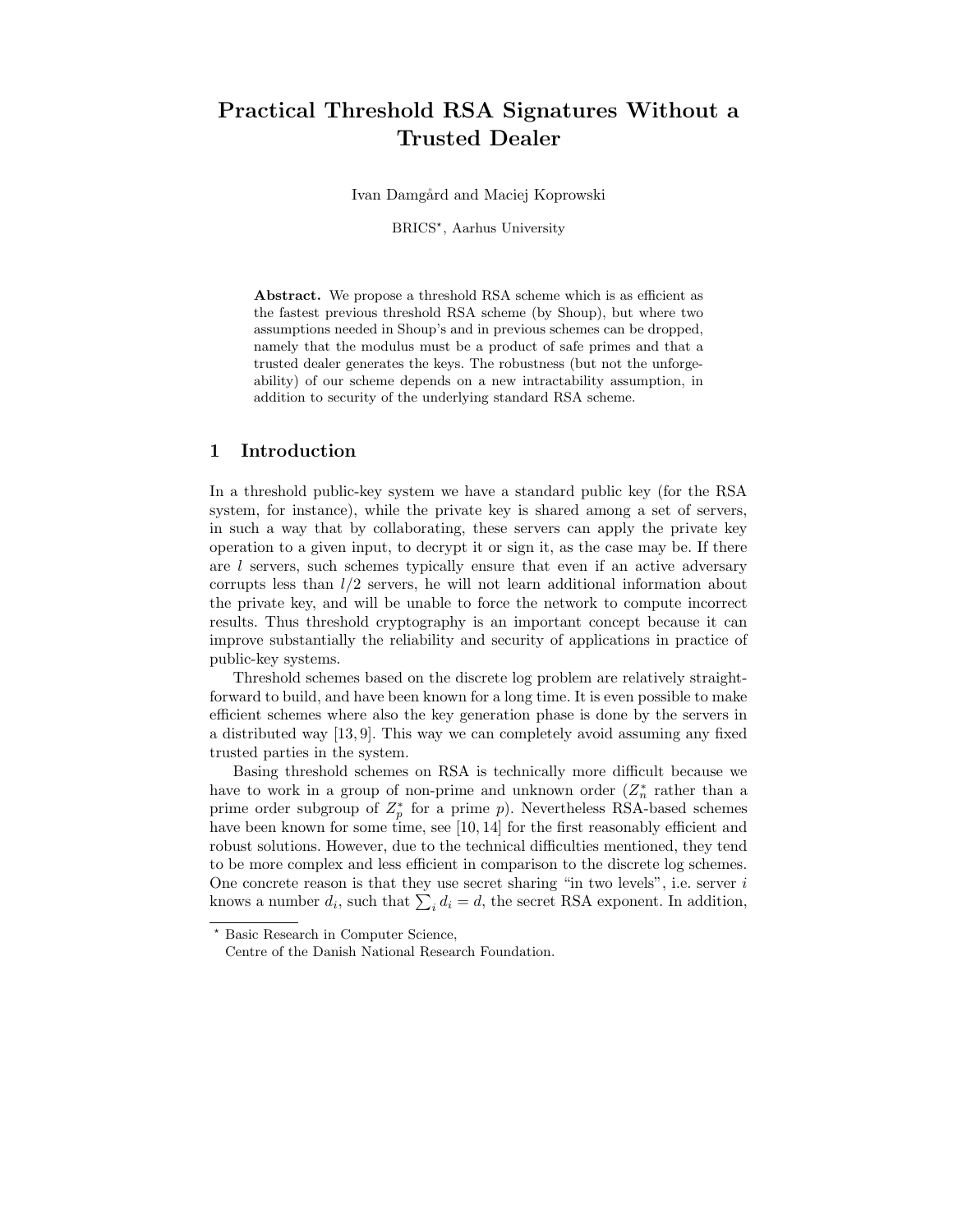each  $d_i$  is a verifiable secret shared among the servers. In such a scenario, testing if servers have behaved correctly is more complex than in the discrete log case, and if faults do occur, interaction between the servers is necessary to recover.

Recently, however, Shoup[16] proposed a threshold RSA signature scheme which is essentially as efficient as possible: the scheme uses only one level of secret sharing, to sign a message, each server simply sends a single response to a signature request, and must do work that is equivalent up to a constant factor to computing a single RSA signature. No further interaction is needed to recover from faults. Unfortunately, that scheme - like any previous efficient RSA-based scheme - needs to assume a trusted dealer to generate keys. This is caused by the fact that it relies on a special property for the RSA modulus, namely it must be the product of two so called safe primes (i.e. the modulus *n* is the product of primes  $p, q$ , where  $p' = (p - 1)/2, q' = (q - 1)/2$  are also prime). The problem now is that although reasonably efficient distributed RSA key generation protocols are known $[1, 6]$ , none of these protocols can ensure that the modulus is a product of safe primes<sup>1</sup>. One attempt to overcome this was made by Miyazaki et al. [11], who build a threshold RSA scheme that can use the key generation protocol from [6]. Unfortunately that scheme is significantly less efficient than Shoup's. It uses two-level secret sharing and needs interaction between servers for each message signed, even if no faults occur. Fouque and Stern [8] present independently of our work a distributed threshold RSA scheme in which they modify the distributed generation of RSA keys from [1],[6] and combine this with Shoup's scheme [16]. The security of their protocol is based only on the underlying standard RSA scheme, but is less efficient than ours by a factor of  $\Omega(k^2)$ , where k is the security parameter (Fouque and Stern estimate a factor of 30 for a realistic setting of the parameters).

In this paper, we overcome the problem in a more efficient way by constructing a new threshold RSA scheme which may be seen as a generalization of Shoup's, is essentially as efficient as that scheme, follows the same communication pattern, but does not need the assumption about safe primes. As we shall see, this implies that the distributed RSA key generation protocol from [6] can be used to generate keys for our scheme. Note that there may be good reasons to avoid safe primes, other than the distributed key generation issue: first, we do not even know if there are infinitely many safe primes, and second it may turn out to be the case that safe primes are not "safe" at all: although it currently looks as if safe prime products are as hard to factor as RSA moduli in general, this may eventually turn out to be false, indeed most experts agree that choosing the primes as randomly as possibly gives the best security.

On the technical level, one difficulty that arises when safe primes are not assumed, relates to the efficient zero-knowledge protocols used in [16] to verify the behavior of servers. These protocols seem to fail if safe primes are not used, primarily because the group we are working in is no longer cyclic, and may

<sup>1</sup> Of course, generic multiparty computation methods could be used to generate and share such keys in a distributed fashion, but this would be extremely inefficient and completely unsatisfactory in practice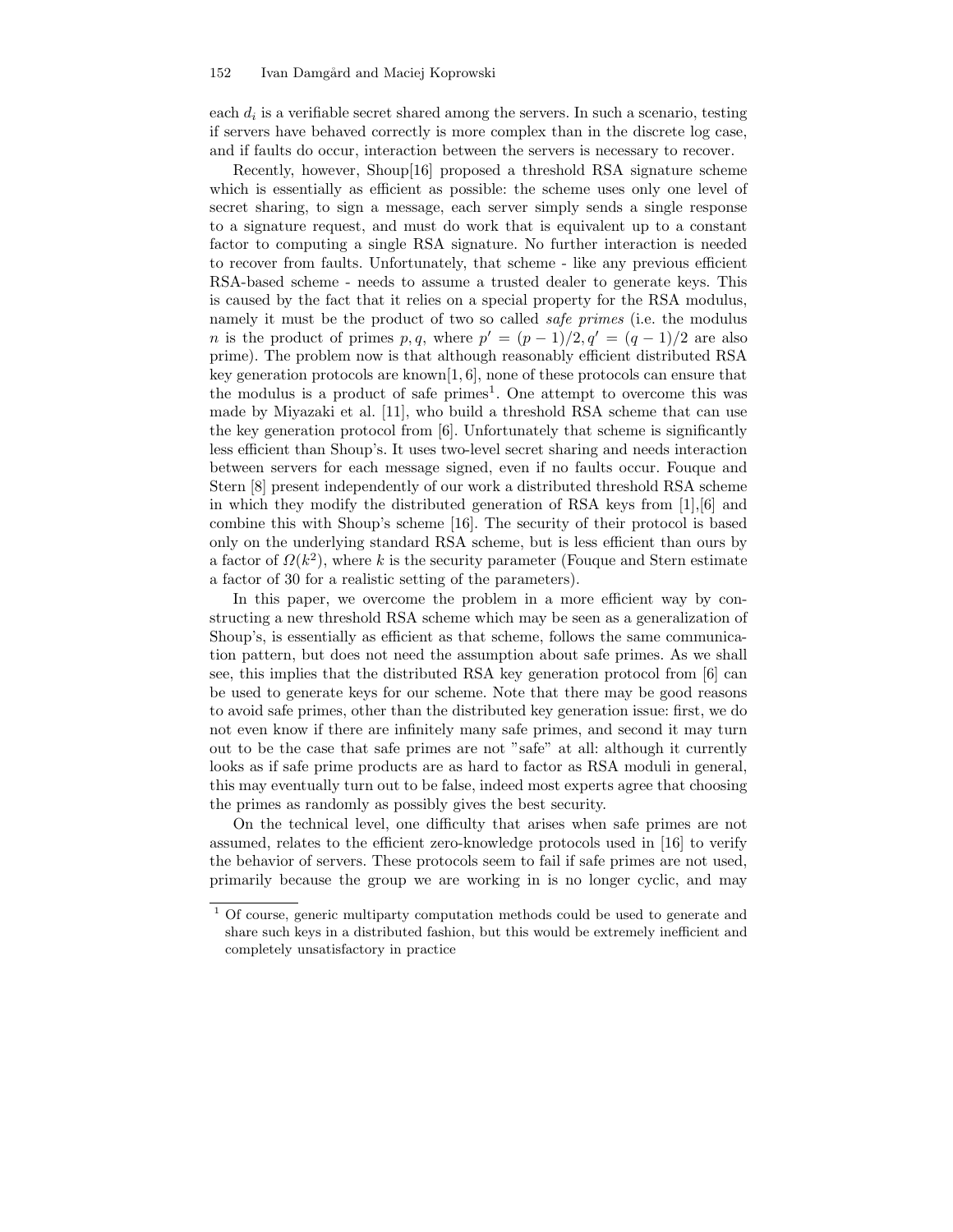have small prime factors in its order. We get around this by showing that with small modifications to the protocols and under an appropriate intractability assumption, the adversary will not be able to exploit the "deficiencies" of the group. Concretely, we show that zero-knowledge proofs of equality of discrete logarithms over a general RSA modulus can be done very efficiently (i.e. without resorting to binary challenge proofs) as long as the prover does not know the factorization. This may be of independent interest, and was previously only known if the modulus was a safe prime product.

Following Shoup, we describe and prove our scheme assuming the random oracle model, however, we rely on it only for robustness of the scheme (and not for unforgeability). At the expense of an additional round of interaction when signing a message, we can avoid using random oracles. The details of this are are omitted since they are standard and straightforward.

To prove the security of our scheme, we need an intractability assumption in addition to the standard RSA assumption. Informally speaking, we assume that given the public key  $n, e$ :

- The adversary cannot compute an element  $a \neq 1, -1 \mod n$  such that a has "extremely small order". More precisely the adversary cannot compute an  $a \neq 1, -1 \mod n$  whose order is not divisible by q, where q is the largest prime factor in  $\phi(n)$ .
- The adversary cannot distinguish a random square modulo n from a random square of maximal order.

As evidence in favor of this assumption, we first note that it is well known that computing the order of a random element is equivalent to factoring. Specifically w.r.t. the first item, for a random RSA modulus  $n$ , there is overwhelming heuristic evidence that the prime  $q$  will be large (superpolynomial) with overwhelming probability. And so a suitable a cannot be found by choosing randomly. Indeed, it seems that one would need to raise a randomly chosen element to the  $q'$ th power to find such an  $a$ , however, guessing  $q$  is very unlikely to be feasible if factoring is difficult at all. Also, we note that if  $n = pq$  is chosen such that  $(p-1)/2$  and  $(q-1)/2$  have no prime factors less than some number B, then finding  $a \neq 1, -1$  of order less than B is as hard as factoring n, since the only possibilities for a are the two non-trivial square roots of 1. In [8], Fouque and Stern show a distributed protocol for generating such RSA moduli efficiently when  $B$  is (essentially) a constant (so this does not quite suffice to show that our assumption is equivalent to factoring for such  $n$ ). The second item can be seen as a generalization of the Quadratic Residuosity Assumption, which can be interpreted as stating that it is difficult to decide if a given element has a maximal power of 2 dividing its order. Our conjecture makes a similar statement for other prime factors.

For the version of our scheme we describe here, we actually need that this assumption holds, even if the adversary is given an oracle for RSA signatures, i.e., the adversary can specify an M and will be given the e'th root modulo n of  $H(M)$ , where H is a secure hash function. While this extra condition does not seem to help the adversary in computing orders of elements, it can be removed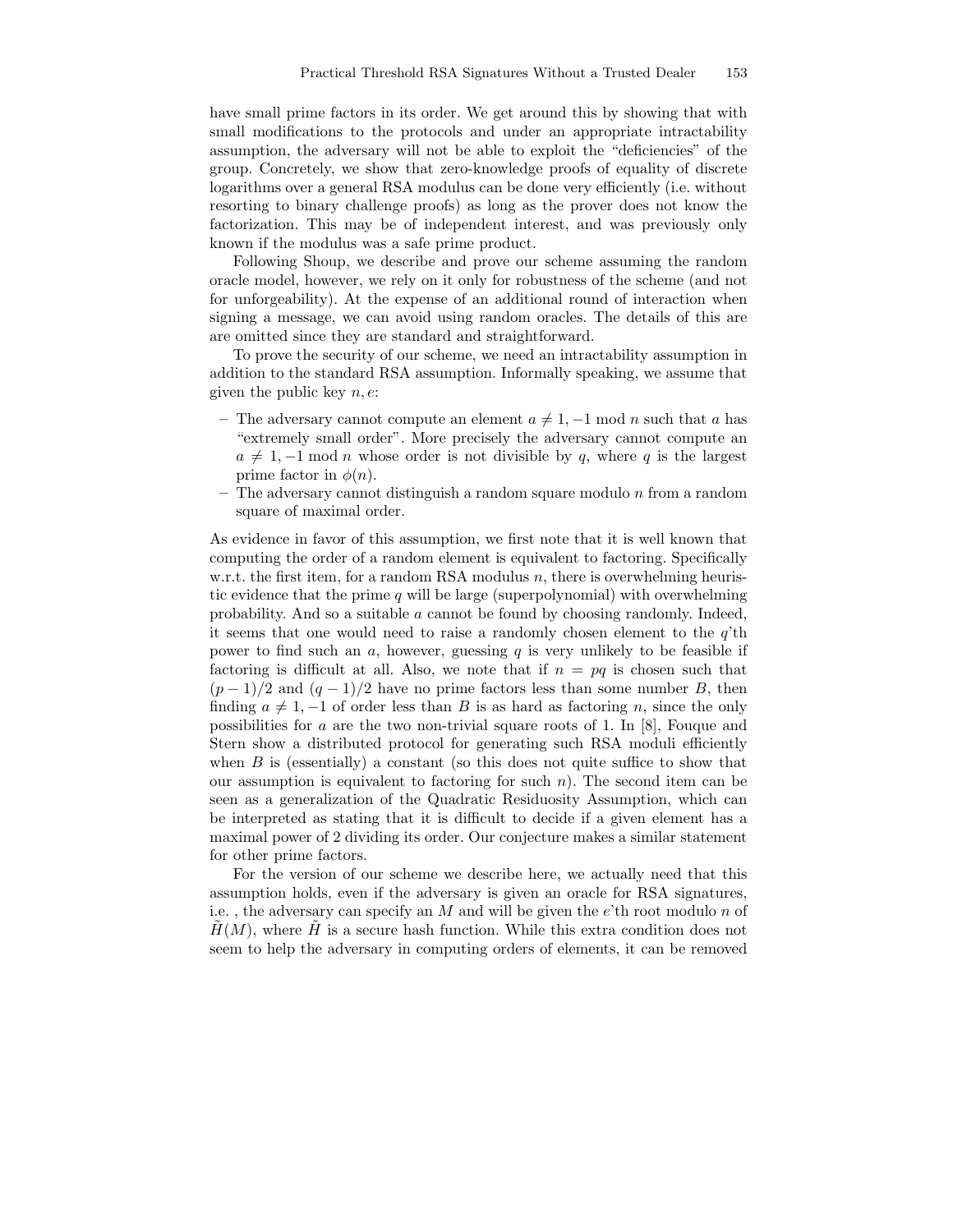completely if we are willing to assume that  $\tilde{H}$  can be modelled as a random oracle.

In  $[4]$  and  $[7]$ , Damgård/Jurik and Fouque et al. construct threshold versions for (generalizations of) Paillier's probabilistic public key system [12] using the basic techniques from Shoups scheme. These protocols all assume a trusted dealer. Using similar constructions, but starting from our scheme instead of Shoup's, threshold versions of Paillier's scheme without a trusted dealer are easily obtained.

## 2 Model

Here we describe the model for threshold signature schemes we use, rather informally, due to space limitations. In the type of schemes we consider there are l servers. In the *generation phase* on input a security parameter  $k$  the public key pk and secret key shares  $s_1, ..., s_l$  are created, where  $s_i$  belongs to server number i. There is a signing protocol defined for the servers which takes a message M as input and outputs (publically) a signature  $\sigma$ . Finally, there is a verification predicate V, which is efficiently computable, takes  $pk$ , message M and signature  $\sigma$  as inputs, and returns *accept* or *reject*. Both the signing protocol and the verification predicate may make use of a random oracle.

To define security, we assume a polynomially bounded static and active adversary A, who corrupts initially  $t < l/2$  of the l servers. Thus, the adversary always learns  $pk$  and the  $s_i$ 's of corrupted servers. As the adversary's algorithm is executed, he may issue two types of requests:

- $-$  An *oracle request*, where he queries the random oracle used, he is then given the oracle's answer to the query he specified.
- $-$  A signature request, where the adversary specifies a message  $M$ . This causes the signing protocol to be executed on input  $M$ , where the adversary controls the behaviour of corrupted servers (and will of course see whatever information is made public by honest servers).

At the end, A outputs a message  $M_0$  and a signature  $\sigma_0$ .

We say that  $A$  wins, if any of the signing requests resulted in an invalid signature being output, or if he produced a forged signature on a new message, i.e.  $M_0$  was not used in a previous signature request, and  $V(pk, M_0, \sigma_0) = accept.$ 

We say that the scheme is *secure*, if every adversary wins with probability negligible in  $k^2$ .

### 3 The Honest Dealer Scheme

In this section we first describe our scheme assuming an honest dealer that will generate and distribute the keys. The algorithm we specify for the dealer looks

 $2$  unlike the definition in [10], we treat robustness and unforgeability together - this does not make any essential difference.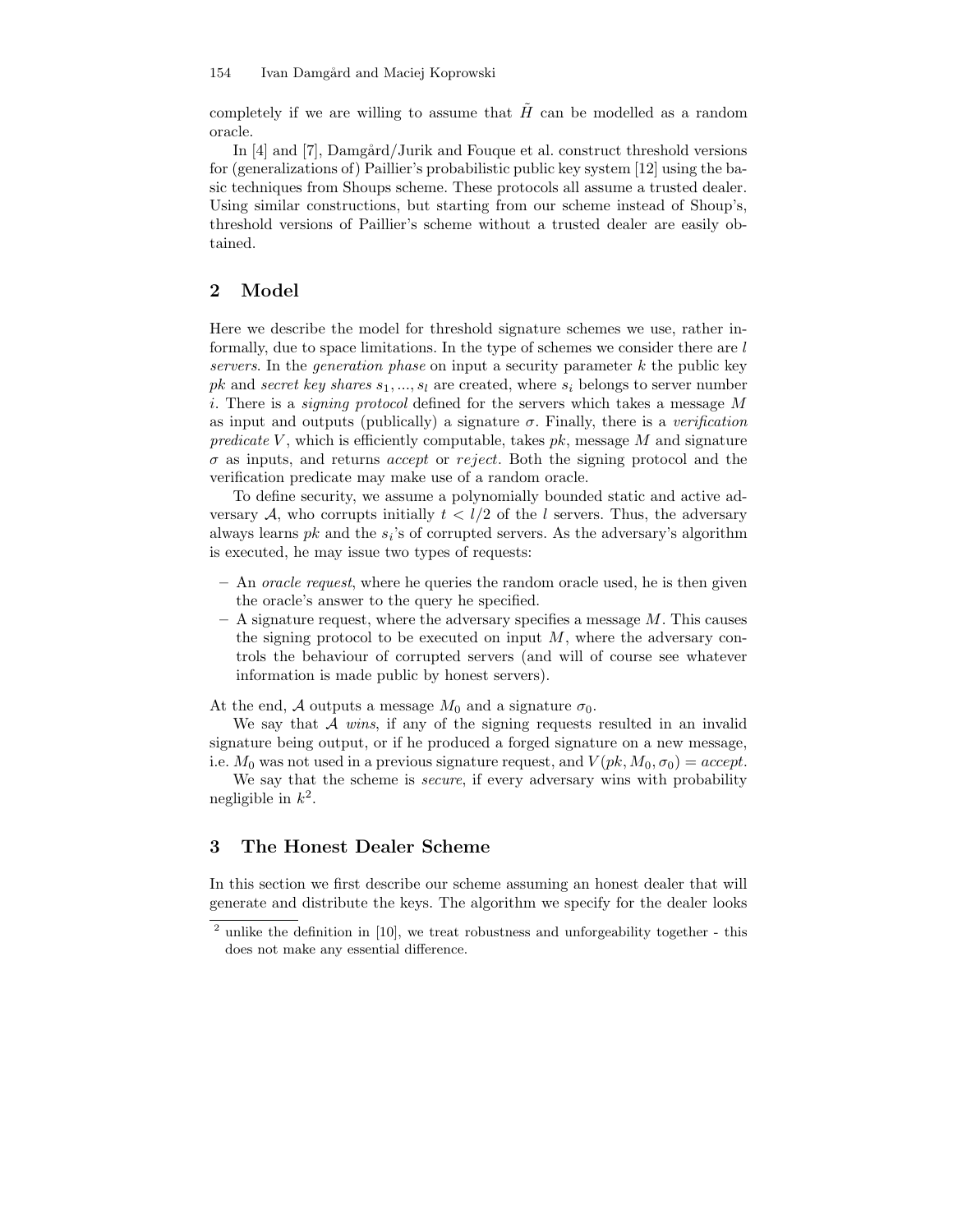rather strange, taken by itself. However, the dealer is designed in such a way that the information he distributes matches the output that can be generated by the distributed RSA key generation protocol of Frankel et al. [6]. Therefore, once we prove the security of the honest dealer scheme, a secure (and efficient) scheme without an honest dealer follows easily. We return to this issue in Section 5 3 .

In the threshold scheme to be described, an RSA public key  $n, e$  will be selected. We will assume that there exists some method, represented by a function  $\tilde{H}$  for mapping an input message M to an element  $\tilde{H}(M) \in Z_n^*$ . Then the signature we will compute is just the standard RSA signature  $\tilde{H}(M)^d$  mod n, where d is the private exponent corresponding to  $e$ . We will refer to this as the underlying RSA scheme. The function H can be a hash function, a redundancy scheme, or a combination of both, our construction will work fine in any case. But we do assume throughout that the underlying RSA signature scheme is secure - more precisely that it is not existentially forgeable under a chosen message attack. This is clearly a necessary assumption, since without it, no threshold scheme we build from the underlying scheme can be secure. Note that, assuming  $\hat{H}$  can be modelled as a random oracle, security of RSA signatures using  $\hat{H}$  follow from only the standard RSA assumption.

**The dealer.** Let  $\Delta = l!$ . The dealer chooses at random  $p_1, \ldots, p_l, q_1, \ldots, q_l \in_R$  $[2^{k-1}, 2^k]$  until  $p = (p_1 + \cdots + p_l)$  and  $q = (q_1 + \cdots + q_l)$  are prime numbers and  $gcd((p-1)/2, \Delta) = gcd((q-1)/2, \Delta) = 1$ . The RSA modulus is  $n = pq$ . The dealer also chooses a public exponent e as a prime  $e > l$ . The public key is  $pk = (n, e).$ 

Next the dealer executes generation of private keys from [6] to compute  $d\Delta^2 = d_1 + \cdots + d_{t+1} \in \mathbb{Z}$  such that  $de \equiv 1 \mod \Phi(n), \Delta | d_1, \ldots, \Delta | d_{t+1}$  and

 $|d_1| < Cl^{l+1}\Delta^{11}n^2, \ldots, |d_{t+1}| < Cl^{l+1}\Delta^{11}n^2$  for some constant  $C > 1$ . <sup>4</sup>

The dealer performs secret sharing over the integers, which was introduced in [5] and presented in a modified version in [6]. For  $1 \leq i \leq t+1$  a random polynomial  $f_i(x) = \sum_{j=0}^t f_{i,j} x^j$  is chosen such that  $f_{i,0} = d_i$  and for  $1 \leq j \leq t$  we have  $f_{i,j} \in_R \{0, \Delta, 2\Delta, \ldots, \Delta^{10} n^2 \cdot \Delta\}$ . We define a polynomial  $f(x) = f_1(x) +$  $\cdots + f_{t+1}(x)$ . We can observe that  $f(0) = d\Delta^2$  and  $f(x)$  is a multiple of  $\Delta$  for all integers x.

For  $1 \leq i \leq l$ , the dealer computes  $s_i = f(i) = f_1(i) + \cdots + f_{t+1}(i)$ , which is a secret key of server i. If we define  $\alpha(k, l) = 4k + (12l + 4) \log l$ , it is easy to verify that  $0 \leq s_i < 2^{\alpha(k,l)}$ .

<sup>3</sup> We note that the description in [6] in some places leaves open alternatives for how details in their key generation protocol are executed. Choosing different options lead to minor differences in the output distribution. We stick to one option here for simplicity. Any of the other options could easily be accommodated here by adjusting the description of the honest dealer.

<sup>&</sup>lt;sup>4</sup> In case of a small public exponent, the protocol from [6] instead generates the private exponent  $d\Delta^2$  as a sum of l shares. Our construction could also be based on this method. The protocol and the proofs would be analogous.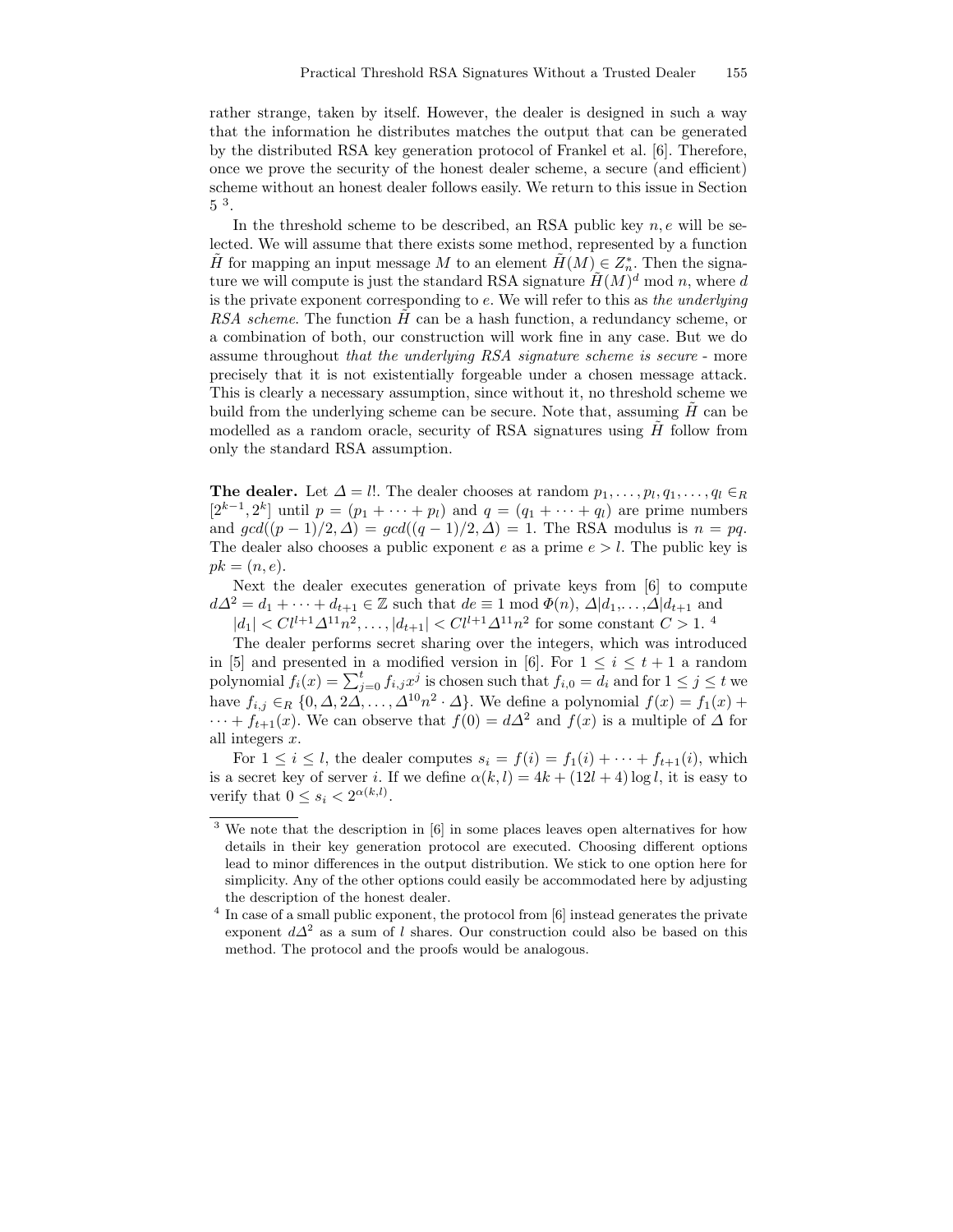The dealer chooses  $v \in Z_n^*$  as a random square. For  $1 \leq i \leq l$ , the dealer computes verification key  $v_i = v^{s_i \Delta^2}$  of server *i*.

#### Signing protocol.

- 1. When a message M is requested to be signed, we set  $x = \tilde{H}(M)$ , where  $\tilde{H}$ is a hash function, a redundancy scheme, or a combination of both, and use the scheme to compute  $x^d \mod n$ .
- 2. We define the signature share  $x_i$  of server i by

 $x_i = x^{2\Delta^2 s_i}.$ 

3. The server *i* can prove that the discrete logarithm of  $x_i^2$  to base  $\tilde{x} = x^{4\Delta^2}$  is the same as the discrete logarithm of  $v_i$  to the base  $v^{\Delta^2}$ .

We construct the proof of correctness. Let  $H$  be a hash function modelled as a random oracle, whose output is an  $L_1$ -bit integer, where  $L_1$  is a secondary security parameter (e.g.  $L_1 = 128$ ).

Each server *i* chooses at random a number  $r \in \{0, \ldots, 2^{\alpha(k,l)+2L_1} - 1\}$ . Let

$$
c = H(v, \tilde{x}, v_i, x_i^2, v^{r\Delta^2}, x^{4r\Delta^2}), z = s_i c + r.
$$

The proof of correctness produced by server i is  $(z, c)$ .

4. To verify this proof of correctness, one should check that

$$
c = H(v, \tilde{x}, v_i, x_i^2, v^{z\Delta^2} v_i^{-c}, \tilde{x}^z x_i^{-2c}).
$$

5. Suppose that valid shares were generated by honest servers from a set  $S =$  $\{i_1, \ldots, i_{t+1}\} \subset \{1, \ldots, l\}.$ 

For all  $j \in S$  we define the Lagrange coefficients multiplied by  $\Delta$ :

$$
\lambda_{0,j}^S = \varDelta \cdot \prod_{i \in S \setminus \{j\}} \frac{i}{i-j}.
$$

Clearly the coefficients  $\lambda_{0,j}^S$  are integers and

$$
d\varDelta^3 = f(0)\varDelta = \sum_{j \in S} \lambda_{0,j}^S f(j) = \sum_{j \in S} \lambda_{0,j}^S s_j.
$$

Therefore to combine shares, we can compute

$$
\omega = \prod_{j \in S} x_j^{2\lambda_{0,j}^S} = x^{4\Delta^2 \sum_{j \in S} (s_j \lambda_{0,j}^S)} = x^{4\Delta^5 d}.
$$

6. We can observe that

$$
\omega^e=x^{4\varDelta^5}.
$$

Since e is prime to  $4\Delta^5$ , we can obtain such integers a and b from the extended Euclidian algorithm that  $a4\Delta^5+b\epsilon=1$ . Finally we have a signature  $y = w^a x^b$ , because

$$
y^e = \left(\omega^a x^b\right)^e = x.
$$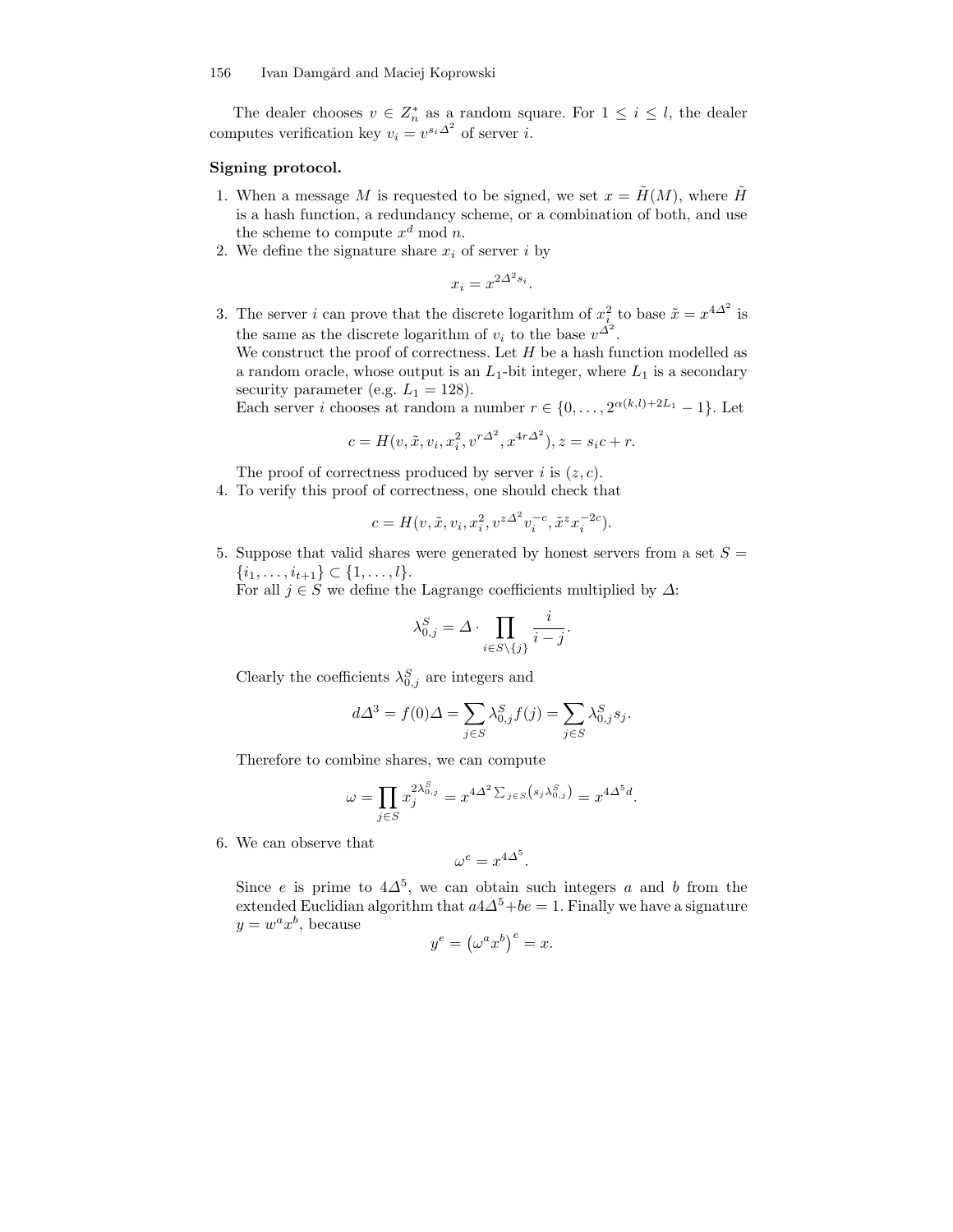This shows that y is obtained if the signature shares  $x_i$  are computed by honest servers only. In real life, we will only know that the  $x_i$ 's are values that allow the servers to produce acceptable proofs of correctness. We will later show that this (with overwhelming probability) is sufficient.

### 4 Proof of Security for the honest Dealer Scheme

We start by stating our intractability assumption more formally. To this end, we define a *signing oracle*  $O(n, e, \tilde{H})$  to be an oracle that on input a message M returns the signature  $\tilde{H}(M)^d \mod n$ .

- Conjecture 1. Consider any probabilistic polynomial time algorithm who gets as input  $n, e$  (as chosen by the honest dealer on input k), gets access to a signing oracle  $O(n, e, H)$ , and outputs a number a. For any such algorithm, the probability that  $a \neq 1, -1 \mod n$  and q does not divide the order of a, where q is the largest prime factor in  $\phi(n)$ , is negligible in k.
- Let  $D = \{D(k) | k = 1, 2..\}$  be the family of distributions where  $D(k)$  is the distribution of  $n, e, v$  generated by our honest dealer on input k. Define  $D'$  to be the same, except that  $v$  is chosen as a random square of maximal order. Then  $D$  and  $D'$  are polynomial time indistinguishable, where distinguishers are given access to a signing oracle  $O(n, e, H)$ .

This assumption was already discussed in the introduction. Note that if we are willing to assume that  $H$  can be modelled as a random oracle, then the signing oracles can be removed from the conjecture by a standard argument<sup>5</sup>.

A number of preliminary observations:

Lemma 1. The proofs of correctness for signature shares produced by honest servers can be simulated with a statistically close distribution, given the public key and the message to be signed.

Proof. We construct a simulator which can simulate the proof of correctness generated by server i without knowing the value of secret  $s_i$ . Recall that we invoke the random oracle for the hash function  $H$ . The simulator controls the random oracle. Whenever the adversary queries the random oracle, if it has not been defined yet at the given point, the simulator picks a random value and sends it to the adversary. When a honest server is expected to produce a proof of correctness for given x,  $x_i$ , the simulator picks random  $c' \in \{0, \ldots, 2^{L_1} - 1\}$  and  $z' \in \{0, \ldots, 2^{\alpha(k,l)+2L_1}-1\}$ . We declare the value of the random oracle at the point  $(v, \tilde{x}, v_i, x_i^2, v^{z^{\prime} \Delta^2} v_i^{-c^{\prime}})$  $\tilde{x}^{-c'}, \tilde{x}^z x_i^{-2c'}$  $i^{-(2c')}$  to be c'. With overwhelming probability, the random oracle has not been defined at this point before. The simulated proof is  $(z', c')$ . The only difference to a real proof  $(z, c)$  is that in a real execution, we have  $z = r + cs_i$ , where r is a random  $\alpha(k, l) + 2L_1$ -bit number. But since r and

<sup>5</sup> Since under this assumption, a signing oracle is easy to implement: if the adversary wants to see a signature on message M, choose a random  $\sigma \in Z_n^*$ , define the output of  $\tilde{H}$  on input M to be  $\sigma^e$  mod n, so that  $\sigma$  now is the signature on M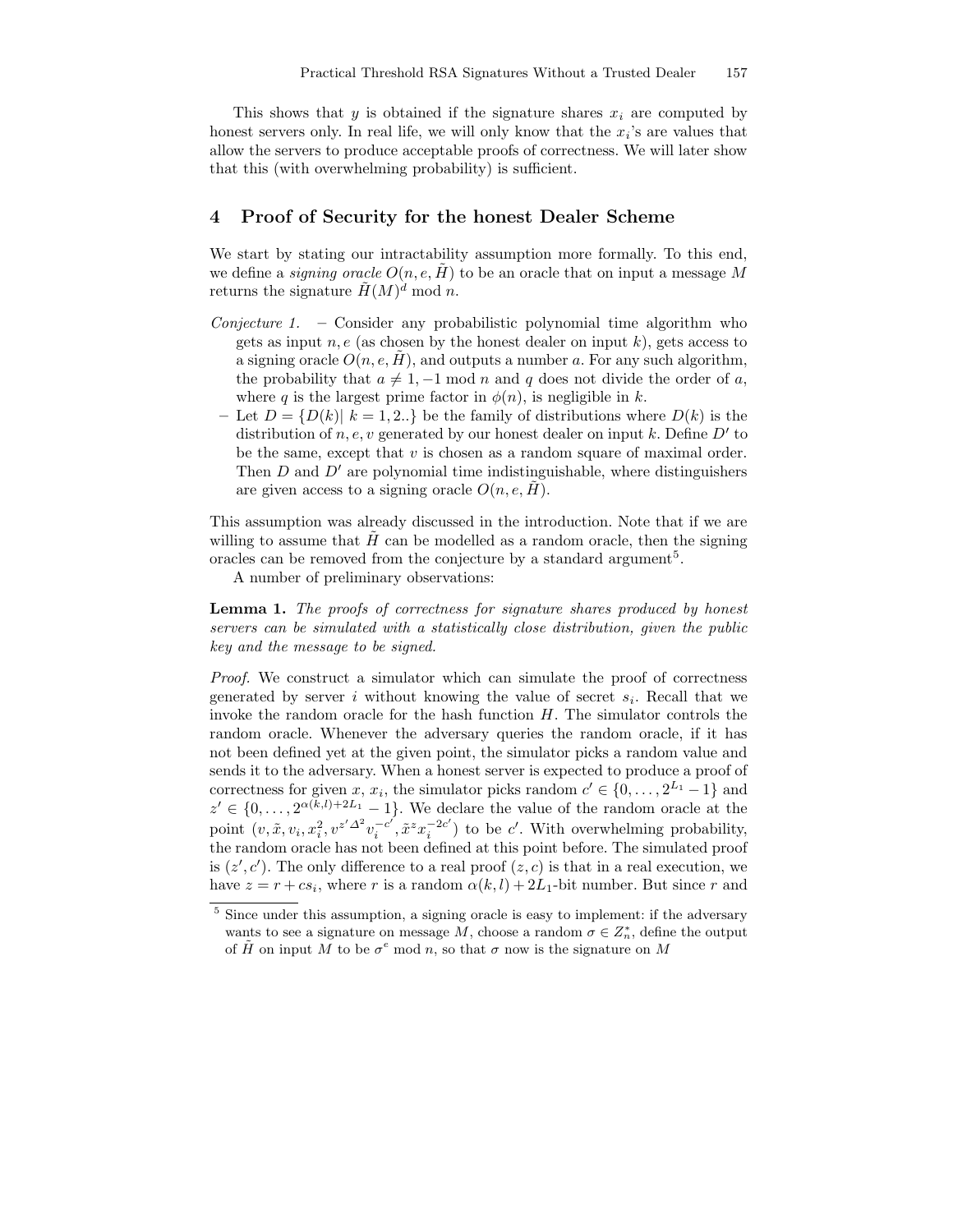$z'$  are  $L_1$  bits longer than  $cs_i$ , the distance between the distributions of z and  $z'$ is exponentially small in  $L_1$ .  $\Box$ 

**Lemma 2.** Let q be the largest prime factor in  $\phi(n)$ , and consider a signature share  $x_i$  (for an input x) produced by a corrupt server. Assume that the element v produced by the honest dealer has maximal order (among all squares modulo n), and that  $x_i$  is incorrect, i.e.,  $x_i^2 \neq (x^{4\Delta^2})^{s_i} \text{ mod } n$ . Then, either q does not divide the order of  $x_i^2 \cdot (x^{4\Delta^2})^{-s_i}$  mod n, or the probability that the adversary can construct an acceptable proof of correctness for  $x_i$  is negligible. Furthermore, a correct signature can be computed from  $t + 1$  correct signature shares.

*Proof.* Let  $(z, c)$  be an acceptable proof produced by a corrupt server i. Therefore

$$
c = H(v, \tilde{x}, v_i, x_i^2, v^{z\Delta^2} v_i^{-c}, \tilde{x}^z x_i^{-2c}).
$$

We can reinterpret this proof as an application of the following interactive protocol, where the verifier is replaced by a call to the random oracle:

Let G be a group of squares in  $\mathbb{Z}_n^*$ . We have elements  $\tilde{v}, w = v^s \in G$ , where  $\tilde{v}$ has maximal order in  $G$  and the prover knows  $s$ . The prover  $P$  makes elements  $\alpha, \beta$ , guaranteed to be in G as well, and wants to convince us that  $\alpha^s = \beta$ .

So  $\alpha, \beta, \tilde{v}$  correspond to  $\tilde{x}, x_i^2, v^{\Delta^2}$  above. Note that if v has maximal order, so does  $v^{\Delta^2}$ , since *n* was chosen such that G has order prime to  $\Delta$ .

The prover performs the following steps:

- 1. P chooses r in some large enough interval and sends  $a = \tilde{v}^r, b = \alpha^r$ .
- 2.  $P$  gets a random challenge  $c$  from the verifier.
- 3. P replies by sending  $z = r + cs$
- 4. To check the proof, one verifies that  $\tilde{v}^z = aw^c$  and  $\alpha^z = b\beta^c$ .

We can always write  $G = G_1 \times ... \times G_u$ , where the order of  $G_i$  is a power of  $q_i$  and  $q_1,\ldots,q_u$  are the distinct prime factors in the order of G. So then we can think of  $\alpha$  as a u-tuple,  $\alpha = (\alpha_1, ..., \alpha_u), \alpha_j \in G_j$ , and similarly for the other group elements. Now, of course,  $\alpha^s = \beta$  iff  $\alpha_j^s = \beta_j$  for all j.

Claim. If for some j,  $\alpha_j^s \neq \beta_j$ , then for any initial message  $(a, b)$  in the protocol, there is at most one value of c mod  $q_i$ , for which a satisfactory reply z to c exists.

To prove this, there are two cases we must look at, depending on whether  $\beta_i \in <\alpha_j>$  or  $\beta_i \notin <\alpha_j>$ .

Assume first that  $\beta_j \notin <\alpha_j>$ . Suppose that for some initial message a, the prover can answer both c and c', where  $c \neq c' \mod q_j$ . This means that the prover can send z and z' such that  $\alpha_j^z = b\beta_j^c$  and  $\alpha_j^{z'} = b\beta_j^{c'}$ . Dividing one equation by the other we get  $\alpha_j^{z'-z} = \beta_j^{c'-c}$ . Since we assumed that  $\beta_j \notin <\alpha_j>$ , it must be the case that  $\langle \beta_j \rangle \cap \langle \alpha_j \rangle$  is a proper subgroup of  $\langle \beta_j \rangle$ . Hence the order of  $\beta_j^{c'-c}$  must be strictly smaller than the order of  $\beta_j$ , but this is a contradiction since  $c - c'$  is relatively prime to  $q_j$  by assumption.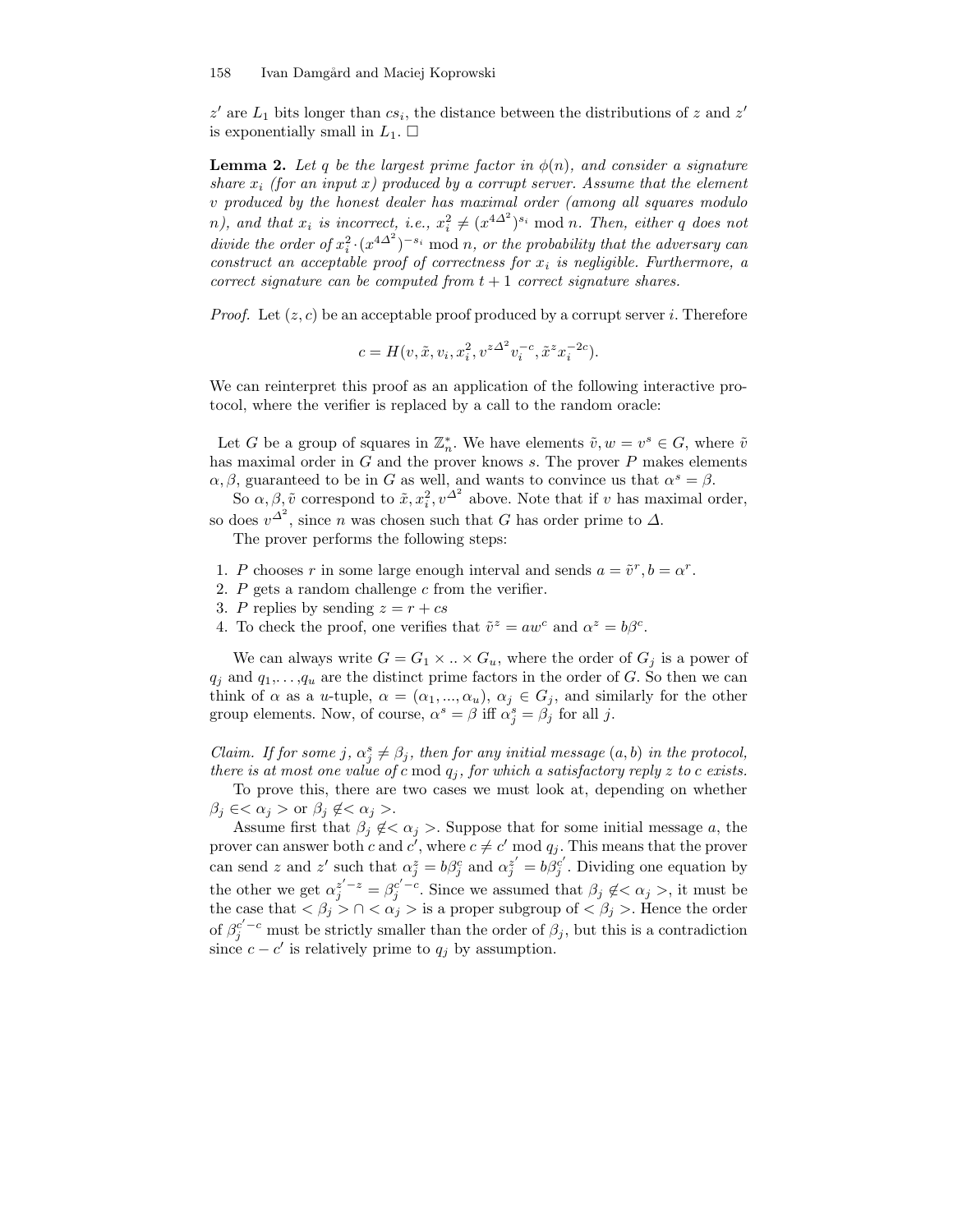Next, assume that  $\beta_j = \alpha_j^{\tilde{s}}$  for some  $\tilde{s}$ , but nevertheless  $\beta_j \neq \alpha_j^s$ . So  $\tilde{s} \neq$ s mod  $ord(\alpha_j)$ , where  $ord(\alpha_j)$  is some power of  $q_j$ . If we let  $q_j^{\nu_j}$  be the order of  $\tilde{v}_j$ , we have  $ord(\alpha_j) \le q_j^{\nu_j}$  because  $\tilde{v}$  has maximal order in  $G$ . Assume again that given some initial message  $a$ , the prover can answer both  $c$  and  $c'$ , where  $c \neq c' \mod q_j$ , by sending responses  $z, z'$ . From the equations the verifier checks, we get

$$
\tilde{v}_j^{z'-z} = w_j^{c'-c}, \ \alpha_j^{z'-z} = \beta_j^{c'-c}
$$

Now,  $c' - c$  is relatively prime to  $q_j$ , we can set  $d = (c' - c)^{-1} \mod q_j^{\nu_j}$  and raise both equations to the d'th power. Since the order of  $\alpha_j$  - and hence of  $\beta_j$  - is at most  $q_j^{\tilde{\nu}_j}$ , this gives us

$$
\tilde{v}^{d(z'-z)}_j=w_j, \ \alpha^{d(z'-z)}_j=\beta_j
$$

Hence  $d(z - z') = s \mod ord(\tilde{v}_j)$  and also  $d(z - z') = \tilde{s} \mod ord(\alpha_j)$ , which implies  $s = \tilde{s} \mod ord(\alpha_i)$ , a contradiction.

This finishes the proof of the claim.

We now return to the situation where we have given an incorrect signature share  $x_i$ . Recall that we defined q to be the largest prime factor in the order of  $Z_n^*$ , and hence in the order of G, so q is one of the  $q_j$ 's, say  $q = q_1$ . Let  $\phi$  be the natural homomorphism from G to  $G_1$ . We may assume that  $\phi(x_i^2) \neq \phi((x^{4\Delta^2})^{s_i})$ , i.e.,  $x_i$ is "incorrect in  $G_1$ ", since otherwise q does not divide the order of  $x_i^2(x^{4\Delta^2})^{-s_i}$ . It then follows from the claim we just proved that for each oracle call the adversary makes where  $x_i$  occurs as signature share, the probability that this results in an acceptable proof is at most  $1/q$ . (note that if the adversary attempts to make a proof without calling the oracle it is clear that it will be accepted with probability at most  $2^{-L_1}$ ). It follows from the first part of conjecture 1 that  $1/q$  must be negligible, since otherwise a small order element could be found by guessing at random. Since the adversary can only make a polynomial number of oracle calls, it follows that the probability that he can make an acceptable proof for such an  $x_i$  is negligible.

Combining shares. Assume that we have  $t + 1$  correct signature shares  $x'_{i_1}, \ldots$ ,  $x'_{i_{t+1}}$ . For  $1 \leq j \leq t+1$  the signature shares satisfy a property

$$
x'_{i_j} = \tilde{x}^{s'_{i_j}}, \text{ where } s'_{i_j} \equiv s_{i_j} \text{ mod } \text{ord}(v^{\Delta^2}).
$$

Since v is an element of maximal order in the group of squares in  $\mathbb{Z}_n^*$  and  $\tilde{x} =$  $x^{4\Delta^2}$ , we have

$$
x'_{i_j} = \tilde{x}^{s'_{i_j}} = \tilde{x}^{s_{i_j}} \bmod n.
$$

Therefore  $t+1$  correct signature shares allow us to compute a correct signature. ¤

**Lemma 3.** Let  $n, e$ , distributed as the honest dealer chooses them, be given. Based on this, the information the adversary learns from the honest dealer initially can be simulated with a statistically close distribution.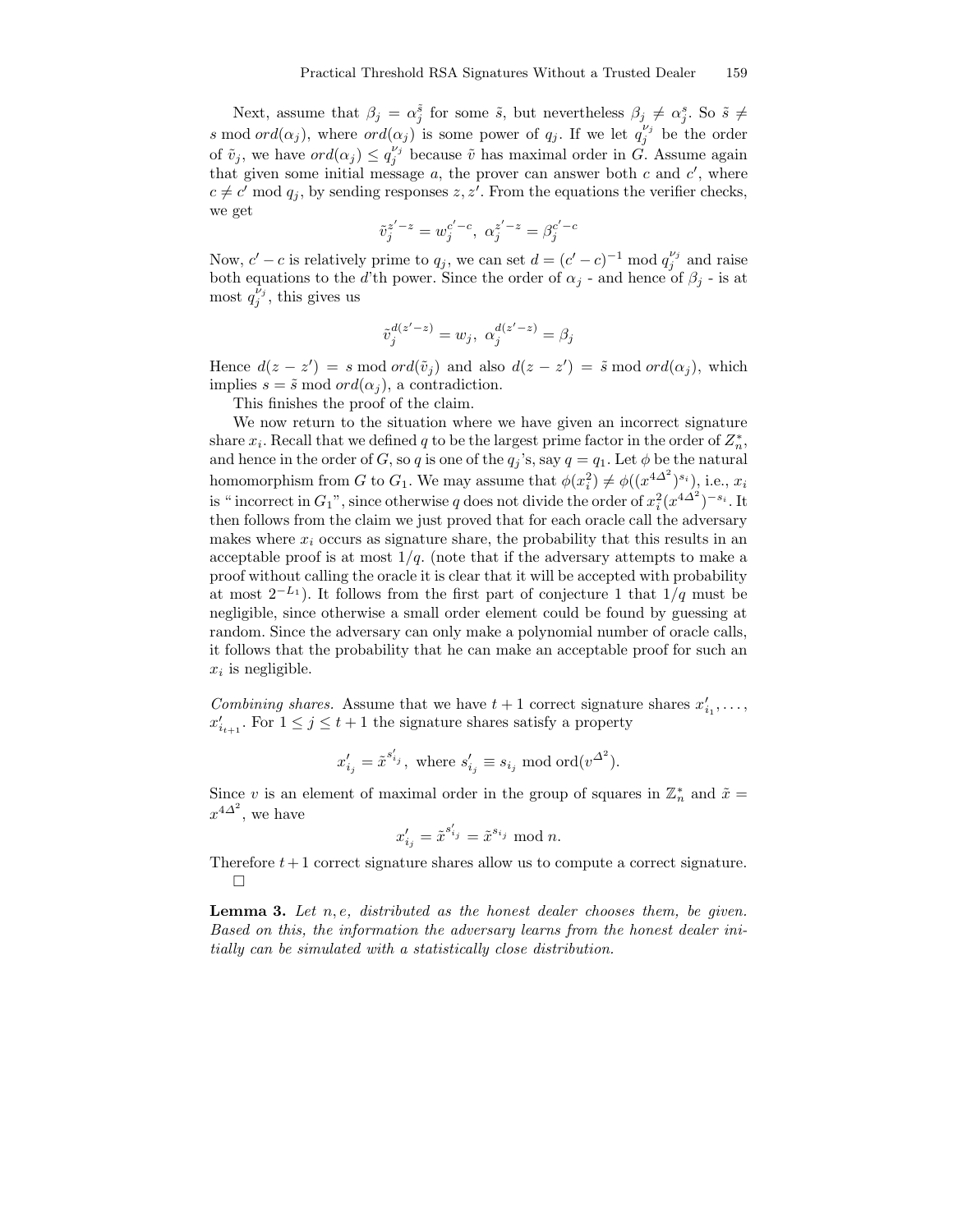#### 160 Ivan Damgård and Maciej Koprowski

*Proof.* Suppose that the adversary corrupted t servers  $i_1, \ldots, i_t$ .

We choose at random  $r \in \mathbb{Z}_{ln}$  and distribute  $r\Delta^2$  randomly as a sum  $r\Delta^2 = r_1 + \cdots + r_{t+1}$ , where  $\Delta |r_1, \ldots, \Delta | r_{t+1}$  and  $|r_1| < Cl^{l+1}\Delta^{11}n^2, \ldots, |r_{t+1}| <$  $Cl^{l+1}\Delta^{11}n^2$ . We perform secret sharing over the integers to share r. For  $1 \leq i \leq l$ a random polynomial  $g_i(x) = \sum_{j=0}^t g_{i,j} x^j$  is chosen such that  $g_{i,0} = r_i$  and for  $1 \leq j \leq t$  we have  $g_{i,j} \in_R \{0, \Delta, \ldots, \Delta^{10} n^2 \cdot \Delta\}$ . We define a polynomial  $g(x) = g_1(x) + \cdots + g_{t+1}(x)$ . We can observe that  $g(0) = r\Delta^2$ .

The function  $g$  gives us a polynomial sharing over the integers of  $r$ , which was generated like in the sum-to-poly protocol [5] and by Lemma 3 from [5] it is almost t-wise independent. Since the adversary learns t shares  $s_{i_1} = (f_1 + \cdots + f_n)$  $(f_{t+1})(i_1),\ldots, s_{i_t}=(f_1+\cdots+f_{t+1})(i_t)$ , he can not distinguish these shares from random values and from the shares generated for him by the honest dealer.

Let w be a random square in  $\mathbb{Z}_n^*$ . We define the verification key  $v = w^e \mod n$ .

The verification key of a corrupted server *i* is  $v_i = v^{s_i \Delta^2}$ . For an uncorrupted server *i*, we define set  $S = \{0, i_1, \ldots, i_t\}$ . We can take the normal Lagrange coefficients and multiply them by  $\Delta$  so they become integers. The results are called  $\lambda_{i,j}^S$  and we have

$$
\Delta f(i) = \sum_{j \in S} \lambda_{i,j}^S f(j).
$$

Since the adversary can not distinguish our secret  $d$  from  $r$ , we can compute

$$
v_i = v^{s_i \Delta^2} = v^{\Delta(d\Delta^2 \lambda_{i,0}^S + \lambda_{i,i_1}^S s_{i_1} + \dots + \lambda_{i,i_t}^S s_{i_t})}
$$
  
= 
$$
w^{\Delta(\Delta^2 \lambda_{i,0}^S + e(\lambda_{i,i_1}^S s_{i_1} + \dots + \lambda_{i,i_t}^S s_{i_t}))} \mod n.
$$

The adversary's view consists from  $n, e, s_{i_1}, \ldots, s_{i_t}, v, v_1, \ldots, v_l$ . Since it was generated on the basis of the adversary's shares  $s_{i_1}, \ldots, s_{i_t}$ , which were statistically indistinguishable from the adversary's shares produced by the honest dealer, the adversary can not distinguish this view from the one given by the honest dealer.  $\Box$ 

Lemma 4. Assume we are given a set of values distributed by the honest dealer to the adversary, i.e.,  $n, e, v, v_1, v_2, ..., v_l$  and the  $s_i$ 's sent to the corrupt servers. Let also a message M, and the signature  $\tilde{H}(M)^d \mod n$  be given. Based on this, the contributions from honest servers in the protocol where M is signed can be simulated with the correct distribution.

*Proof.* Let  $\{i_1, \ldots, i_t\}$  be the set of corrupted servers. Let  $y \equiv \tilde{H}(M)^d \mod n$ and  $x \equiv y^e \equiv \tilde{H}(M) \text{ mod } n$ .

We define set  $S = \{0, i_1, \ldots, i_t\}$ . We can take the normal Lagrange coefficients and multiply them by  $\Delta$  so they become integers. We can easily compute  $x_i = x^{2\Delta^2 s_i}$  for an uncorrupted player *i* as

$$
x_i = y^{2\Delta(\Delta^2 \lambda_{i,0}^S + e(\lambda_{i,i_1}^S s_{i_1} + \dots + \lambda_{i,i_t}^S s_{i_t}))} \mod n.
$$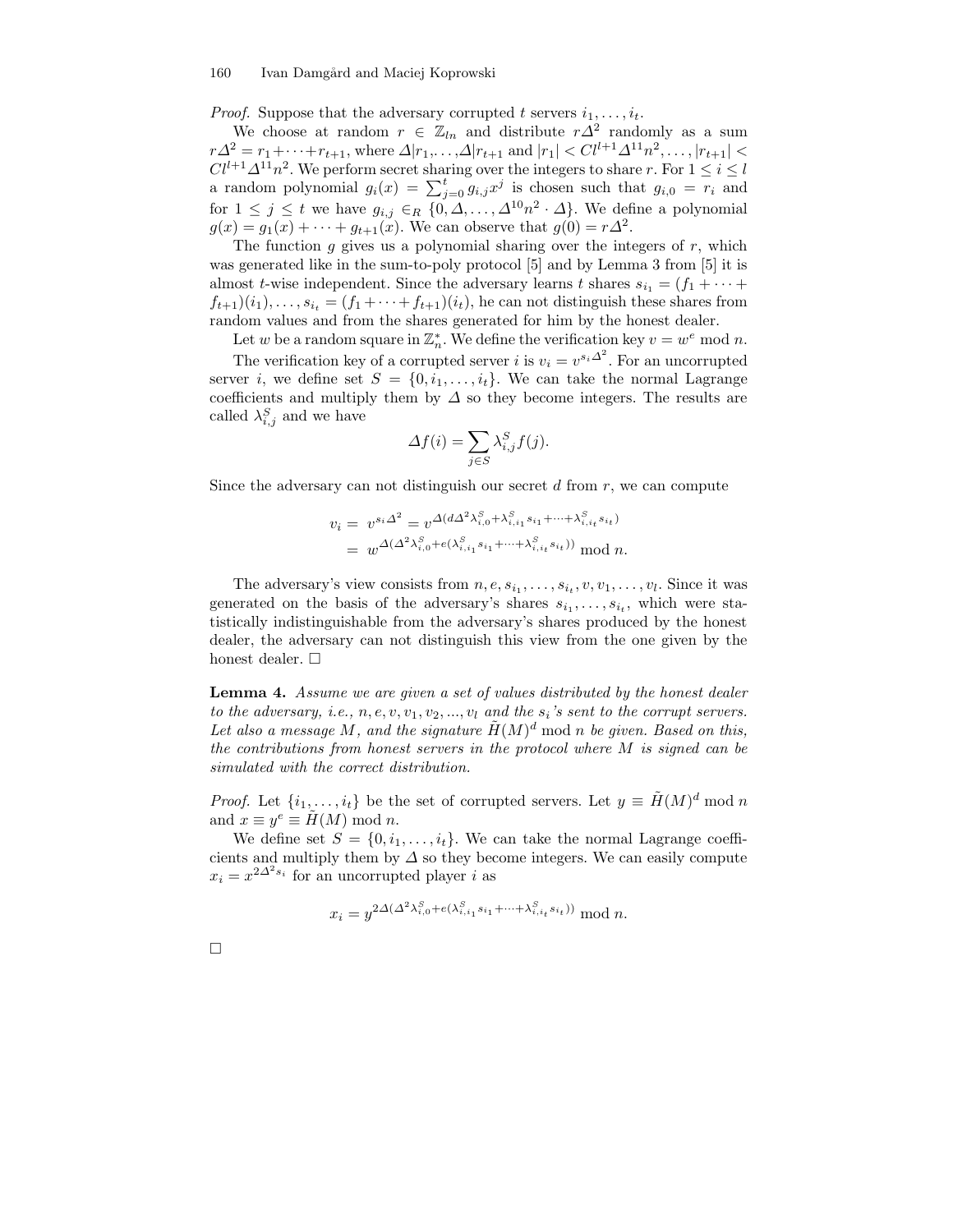#### 4.1 Proof assuming v has Maximal Order

As a first step, we prove:

Lemma 5. Modify the honest dealer scheme described above such that the honest dealer chooses v to be a random element of maximal order (among the squares modulo n). Then the resulting scheme is secure under Conjecture 1 and assuming the underlying standard RSA signature scheme is secure.

*Proof.* Assume we are given an adversary  $A$  that breaks the scheme, with probability at least  $1/p(k)$ , for some polynomial  $p(k)$ . We will then build an algorithm that with approximately the same probability either breaks the first part of Conjecture 1 or the underlying RSA scheme. So our algorithm gets  $n, e$  as input, and also gets a chosen message attack on the underlying RSA scheme, i.e., access to an oracle which on input M returns  $\tilde{H}(M)^d$  mod n. The algorithm now behaves as follows:

- 1. Invoke Lemma 3 to generate from  $n, e$  a simulation of the honest dealer (note that this produces a random square  $v$  which does not necessarily have maximal order - we deal with this problem below). Send the data produced to A.
- 2. For every oracle request  $A$  issues, check if the input value to the oracle that A specified has been asked for before. If so, return the same answer that was returned earlier. Otherwise, return a fresh random value as an answer and record this value.
- 3. For every signature request (say, on message  $M$ )  $A$  issues, call the oracle to obtain the signature  $\tilde{H}(M)^d$  mod n. Use this and the data generated in step 1 to invoke Lemma 4 and compute the contributions from honest servers in the signing protocol where  $M$  is the input. Invoke Lemma 1 to simulate the proofs of correctness from honest players. Send all data produced in this step to  $A$ , and receive signature shares  $x_i$  and proofs for the corrupt servers from A.
- 4. If  $A$  produces an incorrect signature share  $x_i$  and an acceptable proof for this share, stop and output  $x_i^2 \cdot (x^{4\Delta^2})^{-s_i} \mod n$  (where  $x = \tilde{H}(M)$  and M is the message that was signed).
- 5. If A stops and outputs  $M_0$ ,  $\sigma_0$ , output this pair and stop.

To analyze this algorithm, note first that the simulation of the honest dealer in step 1 produces  $v$  as a random square, where the honest dealer we have assumed in this subsection chooses  $v$  as a random square of maximal order. However, for any prime  $p$ , there is a non-negligible probability that a randomly chosen number modulo p has maximal order, namely  $p-1$  (see [15]). This (and the Chinese Remainder Theorem) implies that if we let GOOD be the event that  $v$  is a square of maximal order, there is a non-negligible probability that GOOD occurs. It will therefore be sufficient to show that the probability that our algorithm breaks one of the two assumptions, given that GOOD occurs, is non-negligible.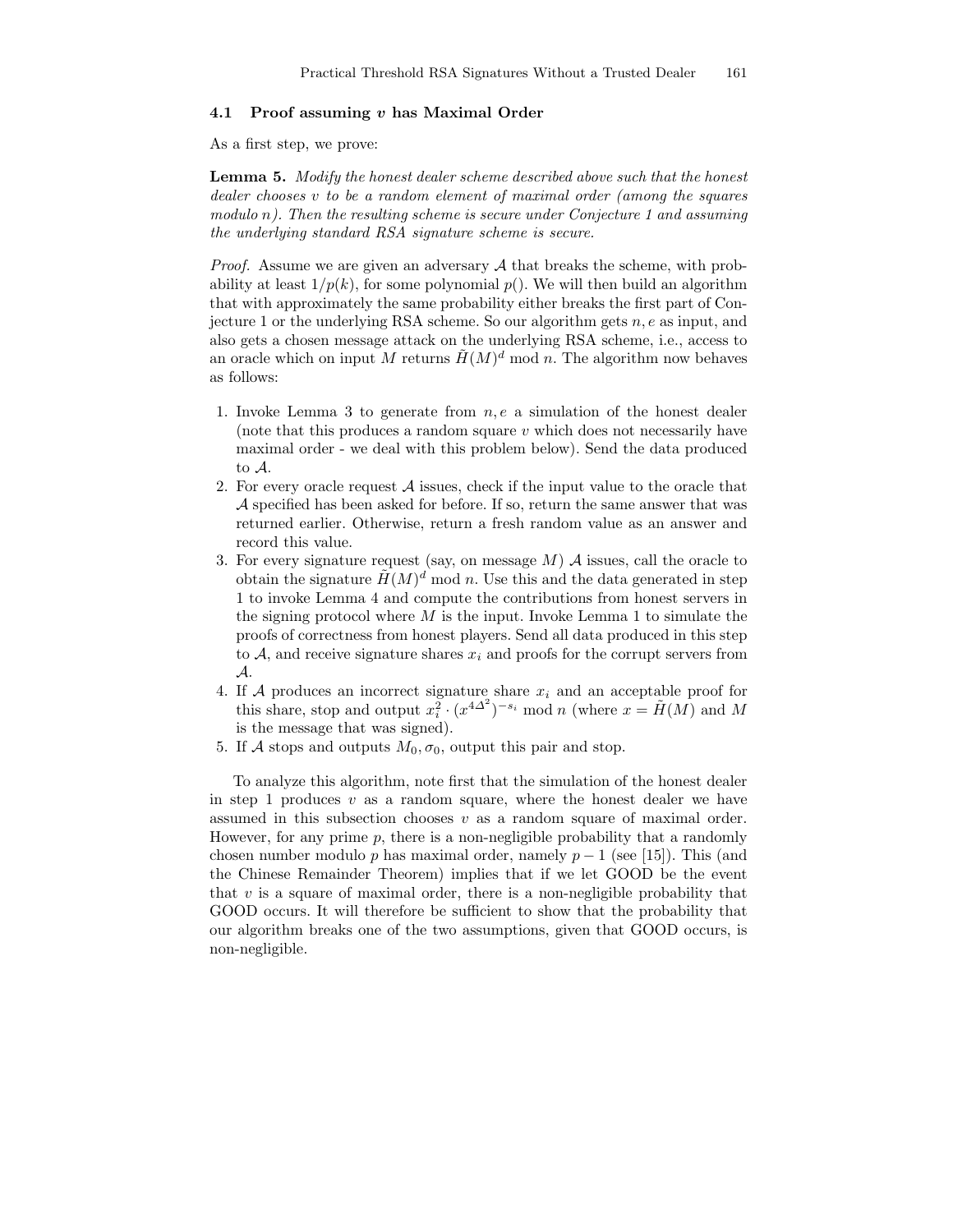#### 162 Ivan Damgård and Maciej Koprowski

Under this assumption, step 3 simulates our honest dealer with a statistically close distribution. Therefore, the simulations of the signing protocols are also statistically close to the real life distributions (by Lemma 4 and 1). The simulation of the random oracle is trivially perfectly indistinguishable from the real thing. It follows that the probability that  $A$  breaks the threshold signature scheme during our simulation is equal to the probability with which this happens in real life except for a negligible amount, and certainly is at least  $1/p'(k)$  for some polynomial.

However, assume first that  $A$  does this by producing an incorrect signature share  $x_i$  and a valid proof for it (by Lemma 2 this is necessary to make the signing protocol output a bad signature). By Lemma 2, this means that  $x_i^2$ .  $(x^{4\Delta^2})^{-s_i}$  mod *n* has order not divisible by q, except with negligible probability, and so we have broken the first part of Conjecture 1. On the other hand, if  $M_0$ did not occur in any of  $A$ 's signature requests, it did not occur in any of ours either, so if also  $\sigma_0 = \tilde{H}(M_0)^d \mod n$ , i.e., is a valid signature, we have broken the underlying RSA signature scheme.

### 4.2 Proof in General

We are now ready for the main result:

Theorem 1. Consider the original honest dealer scheme described above where the honest dealer chooses  $v$  to be a random square modulo n. This scheme is secure under Conjecture 1 and assuming the underlying standard RSA signature scheme is secure.

*Proof.* Assume the result is false, i.e. there exists an adversary  $A$  that breaks the scheme with significant probability. We will then argue that this leads to a contradiction with the second part of Conjecture 1. So let us assume that we are given values  $n, e, v$ . We know that  $n, e$  are chosen as the honest dealer would choose them, and we will show how to use the assumed adversary  $A$  to decide if v is a random square or a square of maximal order.

Note first that we may as well try to decide if  $v^e \mod n$  is random or of maximal order, since raising to the e'th power preserves order and is a 1-1 mapping. So by replacing v by  $v^e$  mod n, we see that we may assume without loss of generality that we know the  $e<sup>i</sup>$ th root of v. With this in mind, a trivial modification of Lemma 3 shows how the honest dealer can be simulated given  $n, e$  and v (and the e'th root of v).

We now run the simulation algorithm that appears in the proof of Lemma 5, with two changes:

- In step 1, we run the modified simulation of the honest dealer we just described.
- Having finished, we output v is random if  $A$  broke the threshold signature scheme, and v has maximal order otherwise.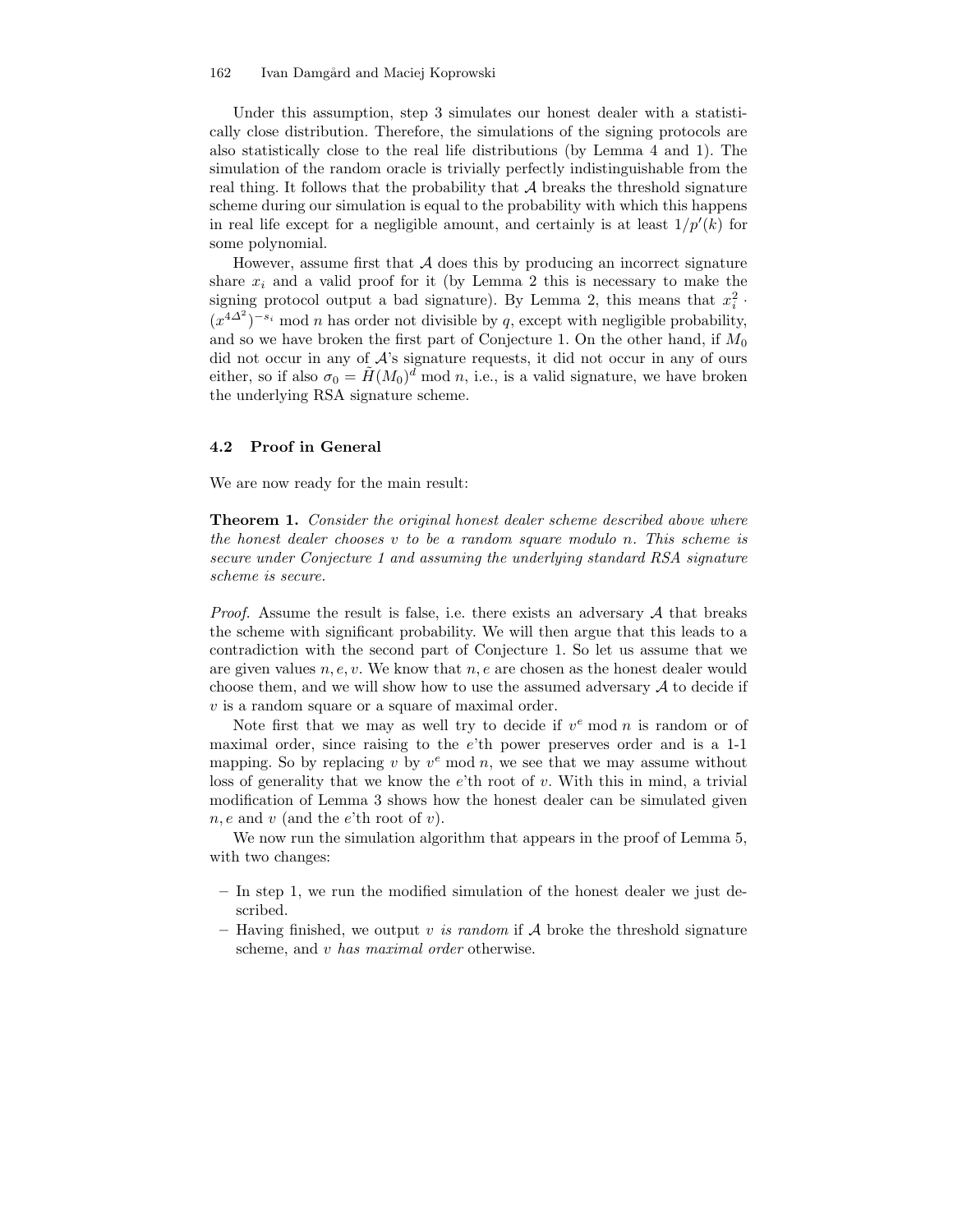It is evident from this description that if  $v$  has maximal order, we will be producing a simulation that is statistically close to the view of A attacking the scheme with maximal order v, and similarly for random v. It now follows that if v is in fact random, we will output v is random with probability at least  $1/p(k)$ for some polynomial  $p()$ , by assumption on A, while this happens with negligible probability if v has maximal order, by Lemma 5.

### 5 Removing the Honest Dealer

By inspection, it is straightforward to check that the output data from the distributed key generation protocol of [6] matches the data we have assumed that the trusted dealer generates, with one exception : we have required that  $n$ is such that  $\phi(n)/4$  is not divisible by any prime less than l, and this condition is not automatically satisfied using [6].

This is easily handled, however: the protocol from [6] contains a test division step where each candidate  $p$  for a prime factor in  $n$  is testdivided by small prime factors. At this point,  $p$  is shared additively among the players, so it is trivial to obtain an additive sharing of  $p-1$ , and testdivide  $p-1$  by all primes less than l. This will of course slow down the protocol because more candidates will be rejected, however, by Mertens' theorem the cost will only be a factor proportional to  $\log l$ .

To show security of the combined scheme, we assume (for concreteness) that the protocol from [6] according to the definition of Canetti [2] is a secure protocol for computing the function  $F$ , which on input the security parameter  $k$  outputs to all players the values  $n, e, v, \{v^{s_i} \mod n\}$ , and  $s_i$  as private output to server  $i<sup>6</sup>$ . Security of the entire combined scheme now follows from Canetti's composition theorem, provided we show that our protocol is secure given an "ideal implementation" of  $F$ , i.e., an oracle that on input k outputs to all players a set of output values for  $F$  chosen according to the correct distribution. But since such an oracle is equivalent to an honest dealer, the required proof is precisely what we have given in the previous sections<sup>7</sup>.

# 6 Efficiency Analysis

It is straightforward to check that the number of bits sent by each server in order to sign a message, as well as the number of modular multiplications the server needs to perform, is proportional to the bit length of its share  $s_i$  of the secret key. From the estimates on  $s_i$  in Section 3 it therefore follows that the

 $6$  [6] does not directly reference the definition of [2]. Nevertheless, the simulation based security proof they give fits with Canetti's definition

<sup>7</sup> Note that we allow the adversary to do a chosen message attack after seeing the public key. Strictly speaking, the model from [2] does not permit this because contributions from corrupted players must be chosen initially when the adversary is static. However, recent work by Canetti [3] does allow taking this into account